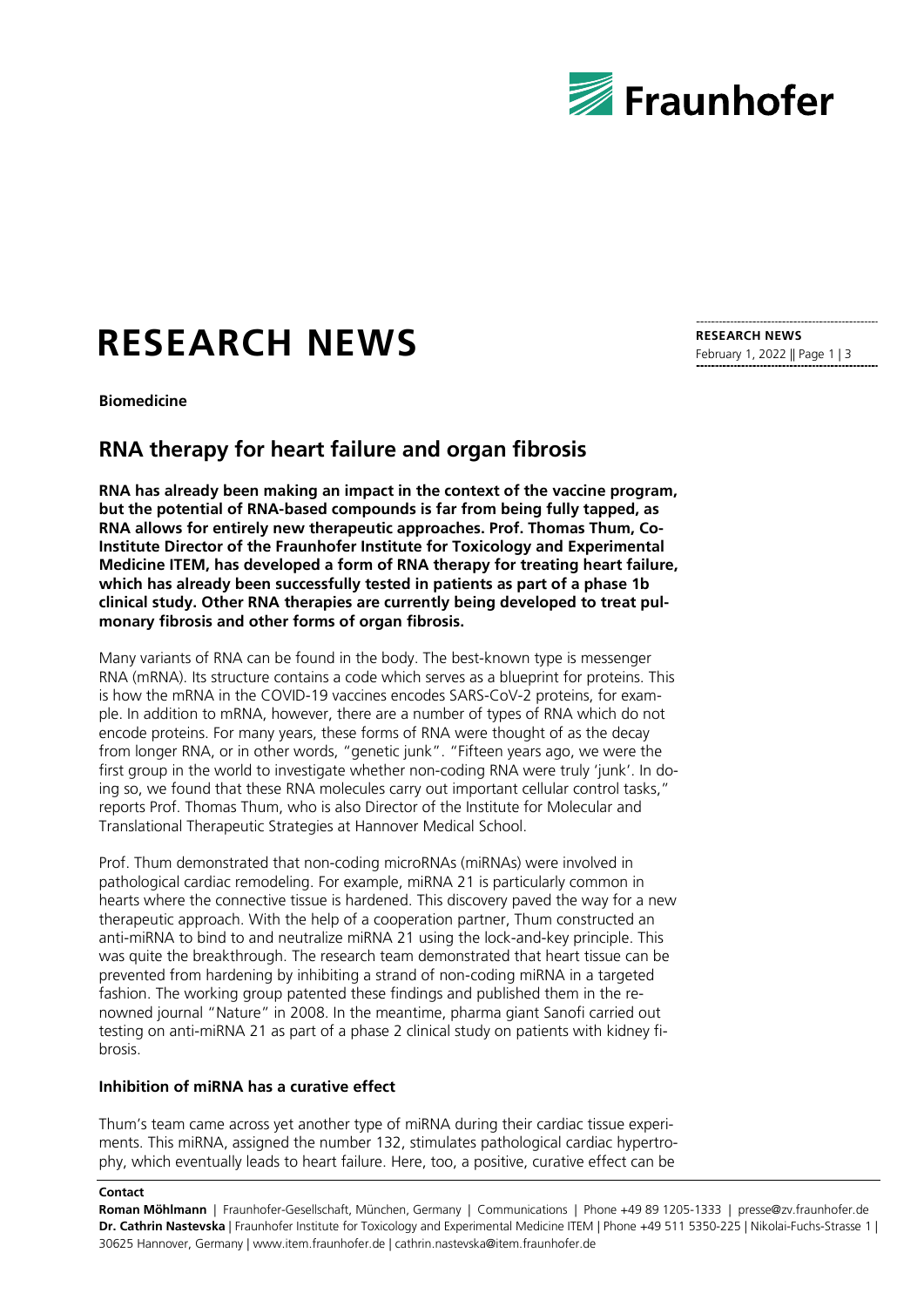

achieved by inhibiting the miRNA strand. This was initially tested on cell cultures, before moving onto further preclinical trials. As a result, anti-miRNA 132 has met all requirements for being tested in clinical trials in patients with heart failure.

Around four million people suffer from heart failure in Germany alone. In such individuals, the heart is abnormally enlarged and too weak to pump blood around the body. Patients complain of shortness of breath, water retention and weight gain. "In the last twenty years, little progress has been made in terms of treatment," emphasizes Prof. Thum. According to data from the German Heart Foundation, more than 40,000 sufferers die every year in Germany.

### **First clinical trial successfully completed**

With the founding of the Cardior Pharmaceuticals start-up in 2016, Thum made the leap from working in a laboratory to conducting clinical trials in humans. Twenty-eight heart failure patients took part, and the results are promising. "We demonstrated that therapy using anti-miRNA 132 is safe and does not cause any side effects in other organs," reports Thum. "Additionally, we observed an improvement in heart failure markers." Following this positive result, fresh funding was provided, and the phase 2 study was given the green light. It is planned to start in the first half of 2022 and will involve 280 patients in multiple European countries.

While the clinical trials are running, Thum and his team are working hard on new RNA therapies, with focus areas including pulmonary fibrosis. "Pulmonary fibrosis is a progressive disease which causes the remodeling of pulmonary tissue and the gradual hardening of the lungs," the medical scientist explains. "We hope that RNA therapy can be used to treat the causes of this disease, which has thus far proved incurable."

This year, Prof. Thomas Thum is one of the 6600 most frequently cited scientists in the world. The list, compiled by US-based company Clarivate, includes researchers from all fields. Prof. Thum was also awarded the Paul Martini Prize back in April. The non-profit Paul Martini Foundation is financed by the German Association of Research-Based Pharmaceutical Companies and champions advancement in pharmaceutical research.

**RESEARCH NEWS** February 1, 2022 || Page 2 | 3